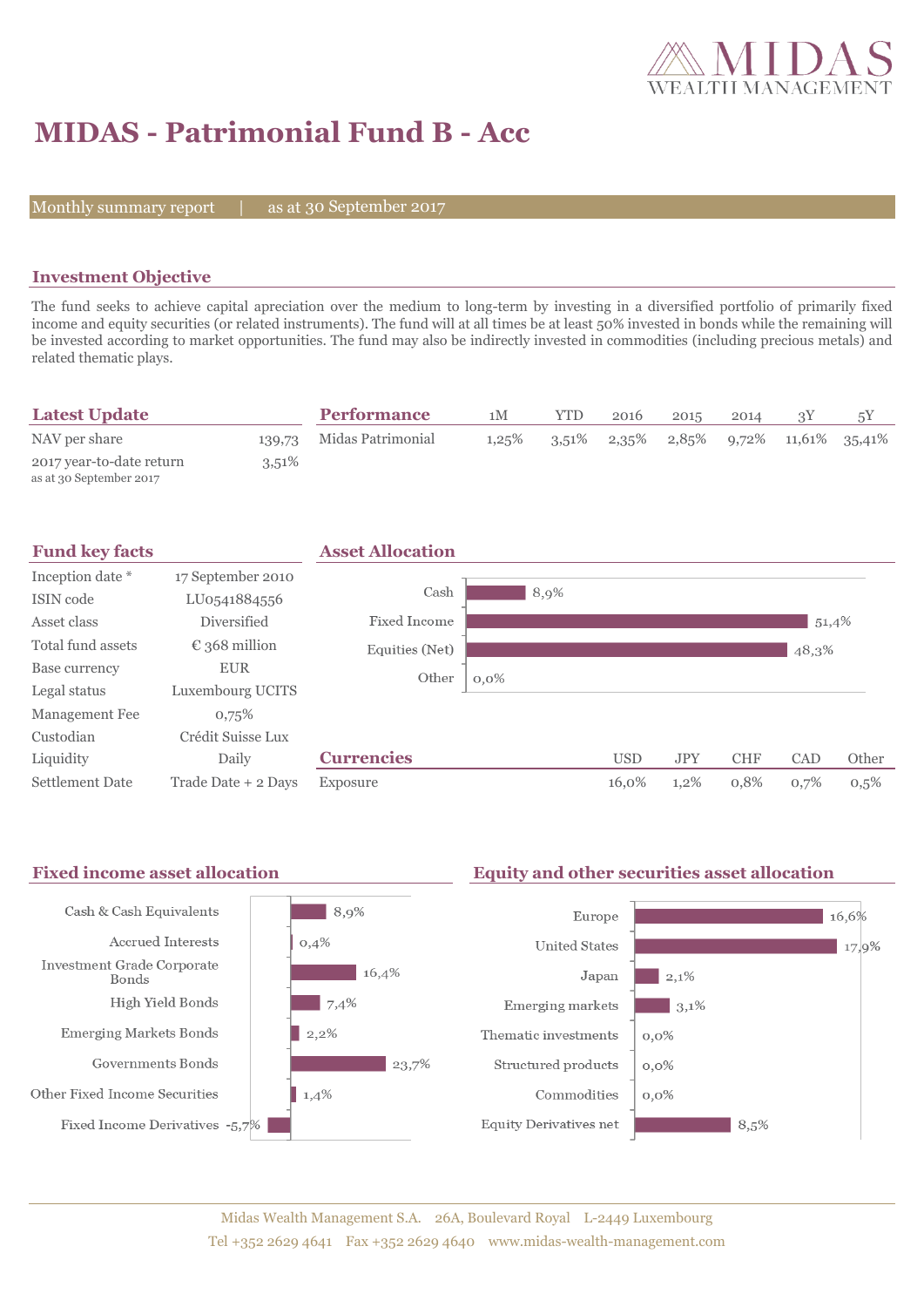

## **MIDAS - Patrimonial Fund B - Acc**

Monthly summary report | as at 30 September 2017

| Top 10 fixed income holdings            | YTM     | Rating     | Weight  | <b>Fixed income rating breakdown</b> |
|-----------------------------------------|---------|------------|---------|--------------------------------------|
| DEUTSCHLAND REP : DBR 0 1/2 08/15/27    | $0,5\%$ | <b>AAA</b> | 5,5%    |                                      |
| SPANISH GOV'T: SPGB 1.45 10/31/27       | 1,7%    | $BBB+$     | 5,3%    | AAA<br>11,0%                         |
| PORTUGUESE OT'S : PGB $43/406/14/19$    | $0.0\%$ | BBB-       | 4,1%    | AA<br>6,1%                           |
| BTPS: BTPS 0.35 11/01/21                | $0,5\%$ | <b>BBB</b> | 3,5%    | $0.0\%$<br>А                         |
| FRANCE O.A.T.: FRTR 0 1/2 05/25/25      | 0,4%    | AA         | $3,0\%$ | <b>BBB</b><br>42,9%                  |
| CELLNEX TELECOM : CLNXSM 27/8 04/18     | $2,2\%$ | $BB+$      | 1,7%    | <b>BB</b><br>$11,3\%$                |
| GAZPROMBANK: GPBRU 3.984 10/30/18       | 1,1%    | $BB+$      | 1,7%    | B<br>11,7%                           |
| BOLLORE SA: BOLFP 2 01/25/22            | $1,3\%$ | <b>NR</b>  | $1,7\%$ | CCC<br>2,0%                          |
| ICCREA BANCA SPA : ICCREA 1 1/2 02/21/2 | 0.8%    | BB         | $1,7\%$ | <b>NR</b><br>14,9%                   |
| PRYSMIAN SPA: PRYIM 21/204/11/22        | $1,0\%$ | NR.        | 1,4%    |                                      |

| Top 10 equity holdings<br>Sector |                               | Weight | <b>Equity sector breakdown</b>        |                     |  |  |
|----------------------------------|-------------------------------|--------|---------------------------------------|---------------------|--|--|
| <b>BANK OF AMERICA CORP</b>      | Financials                    | 0,8%   | <b>Consumer Discretionary</b>         | 11,8%               |  |  |
| <b>JPMORGAN CHASE &amp; CO</b>   | Financials                    | 0,8%   | Consumer Staples                      | 8,0%                |  |  |
| <b>CHECK POINT SOFTWARE TECH</b> | <b>Information Technology</b> | 0,7%   | Energy                                | 8,5%                |  |  |
| ABN AMRO GROUP NV-GDR W/I        | Financials                    | 0,7%   | Financials                            | 18,3%               |  |  |
| <b>CITIGROUP INC</b>             | Financials                    | 0,7%   | Health Care                           | 13,4%               |  |  |
| AMAZON.COM INC                   | <b>Consumer Discretionary</b> | 0,7%   | Information Technology<br>Industrials | 18,2%<br>12,1%      |  |  |
| <b>ING GROEP NV-CVA</b>          | Financials                    | 0,7%   | Materials                             | $15.3\%$            |  |  |
| <b>AXA SA</b>                    | Financials                    | 0,7%   | Telecommunication                     | $\blacksquare$ 1,7% |  |  |
| <b>RAYTHEON COMPANY</b>          | Industrials                   | 0,7%   | Utilities                             | 1,0%                |  |  |
| <b>JOHNSON &amp; JOHNSON</b>     | <b>Health Care</b>            | 0,7%   | Real Estate                           | $\blacksquare$ 1,8% |  |  |

### **Top 5 funds and other holdings**

| Nordea Stable Emerging Markets Equity | 2,5% |  |
|---------------------------------------|------|--|
| Amundi ETF TOPIX EUR Hedged           | 2.1% |  |
| MM Convertible Europe                 | 1.4% |  |